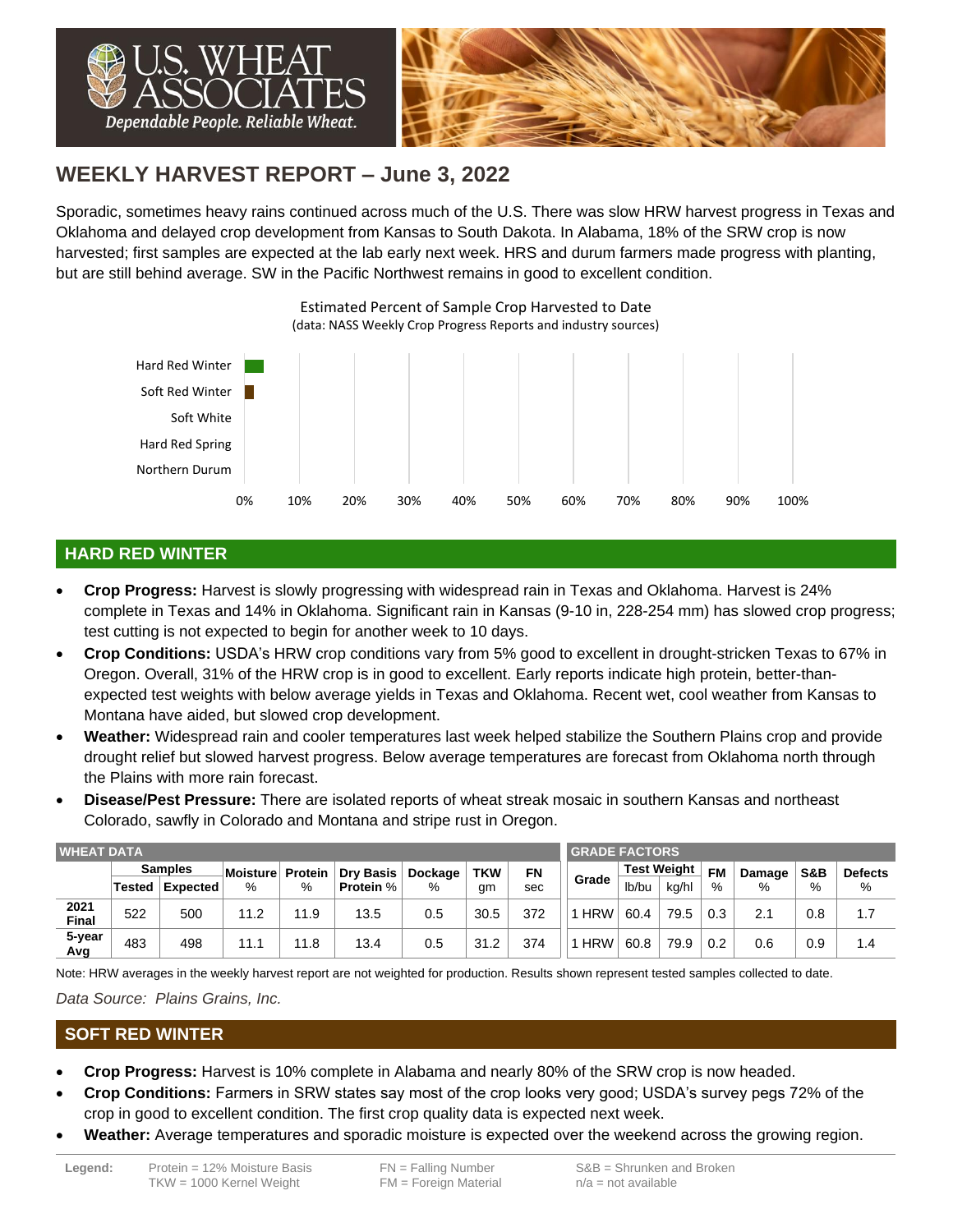|--|--|

| <b>WHEAT DATA</b>    |                |          |          |         |                  |         |            |           |       | <b>GRADE FACTORS</b> |       |           |        |     |                |  |  |  |
|----------------------|----------------|----------|----------|---------|------------------|---------|------------|-----------|-------|----------------------|-------|-----------|--------|-----|----------------|--|--|--|
|                      | <b>Samples</b> |          | Moisture | Protein | <b>Dry Basis</b> | Dockage | <b>TKW</b> | <b>FN</b> |       | <b>Test Weight</b>   |       | <b>FM</b> | Damage | S&B | <b>Defects</b> |  |  |  |
|                      | Tested l       | Expected | %        | %       | <b>Protein %</b> | %       | gm         | sec       | Grade | lb/bu                | ka/hl | %         | %      | %   | %              |  |  |  |
| 2021<br><b>Final</b> | 263            | 300      | 13.6     | 9.3     | 10.5             | 0.3     | 34.4       | 297       | 2 SRW | 59.7                 | 78.6  |           | 0.3    | 0.5 | 0.9            |  |  |  |
| 5-year<br>Avg        | 250            | 294      | 13.3     | 9.5     | 10.8             | 0.4     | 32.8       | 309       | 2 SRW | 58.9                 | 77.5  |           | 0.5    | 0.6 | 1.2            |  |  |  |

Note: SRW averages in the weekly harvest report are simple averages of all samples tested and have not been weighted by the estimated production for each of the 18 reporting areas.

*Data Source: Great Plains Analytical Laboratory*

### **SOFT WHITE**

- **Crop Progress:** The SW winter wheat crop is progressing with 11% headed in Washington, 14% in Idaho and 29% in Oregon. Planting of the SW spring crop is all but complete; emergence is behind the 5-year average with 65% emerged in Washington and Idaho and 96% in Oregon.
- **Crop Conditions:** USDA rates the winter crop at 63% good to excellent and the spring crop 73%.
- **Weather:** Recent precipitation continues to boost topsoil moisture and improve overall drought conditions. Cool, wet weather has slowed crop development with additional rain forecast.
- **Disease/Pest Pressure:** Industry representatives in Oregon report isolated cases of stripe rust in susceptible varieties.

| <b>WHEAT DATA</b> |                |          |                 |         |                  |         |            |           |           | <b>GRADE FACTORS</b> |                    |     |        |                |                |  |  |  |
|-------------------|----------------|----------|-----------------|---------|------------------|---------|------------|-----------|-----------|----------------------|--------------------|-----|--------|----------------|----------------|--|--|--|
|                   | <b>Samples</b> |          | <b>Moisture</b> | Protein | Dry Basis        | Dockage | <b>TKW</b> | <b>FN</b> |           |                      | <b>Test Weight</b> |     | Damage | <b>S&amp;B</b> | <b>Defects</b> |  |  |  |
|                   | Tested l       | Expected | %               | %       | <b>Protein %</b> | %       | gm         | sec       | Grade     | lb/bu                | ka/hl              | %   | %      | %              | %              |  |  |  |
| 2021<br>Final     | 375            | 390      | 8.8             | 11.3    | 12.3             | 0.5     | 29         | 344       | 2 SW      | 59.3                 | 77.9               |     | 0.1    |                | 1.1            |  |  |  |
| 5-year<br>Avg     | 438            | 392      | 9.1             | 10.0    | 11.3             | 0.5     | 34.6       | 327       | <b>SW</b> | 61.1                 | 80.3               | 0.0 | 0.1    | 0.6            | 0.7            |  |  |  |

Note: SW averages in the weekly harvest report are weighted for production. Results shown represent tested samples collected to date.

*Data Source: Wheat Marketing Center*

## **HARD RED SPRING**

- **Crop Progress:** Last week, producers made significant planting progress in Minnesota (53%) and North Dakota (59%). At 45% and 35% behind the 5-year average, Minnesota and North Dakota farmers are hoping for favorable weather for the last week to 10 days for HRS seeding. Planting is nearly complete in South Dakota (97%) and Montana (94%).
- **Crop Conditions:** According to USDA, 53% of the South Dakota crop and 23% of the Montana crop is in good to excellent condition; spring wheat crop conditions are not yet available for Minnesota or North Dakota.
- **Weather:** Last week's warmer, drier weather turned cool and wet by the weekend, hindering planting progress in North Dakota and Minnesota. Cool but dry temperatures are forecast.

| <b>WHEAT DATA</b>    |                |                        |                                    |      |                  |     |            |           |            | <b>GRADE FACTORS</b> |       |      |        |      |                |            |  |  |
|----------------------|----------------|------------------------|------------------------------------|------|------------------|-----|------------|-----------|------------|----------------------|-------|------|--------|------|----------------|------------|--|--|
|                      | <b>Samples</b> |                        | Moisture Protein Dry Basis Dockage |      |                  |     | <b>TKW</b> | <b>FN</b> |            | <b>Test Weight</b>   |       | FM   | Damage | S&B  | <b>Defects</b> | <b>DHV</b> |  |  |
|                      |                | <b>Tested Expected</b> | %                                  | %    | <b>Protein %</b> | %   | gm         | sec       | Grade      | lb/bu                | kg/hl | $\%$ | $\%$   | $\%$ | %              | %          |  |  |
| 2021<br><b>Final</b> | 481            | 451                    | 11.6                               | 15.4 | 17.5             | 0.6 | 29.3       | 377       | <b>DNS</b> | 61.3                 | 80.6  |      | 0.2    |      | 1.3            | 80         |  |  |
| 5-year<br>Avg        | 474            | 457                    | 12.0                               | 14.6 | 16.6             | 0.6 | 30.8       | 375       | <b>NS</b>  | 61.5                 | 80.9  | 0.0  | 0.3    | 0.9  | 1.2            | 73         |  |  |

Note: HRS averages in the weekly harvest report are not weighted for production. Results shown represent tested samples collected to date.

*Data source: North Dakota State University, Hard Red Spring Wheat Quality Laboratory*